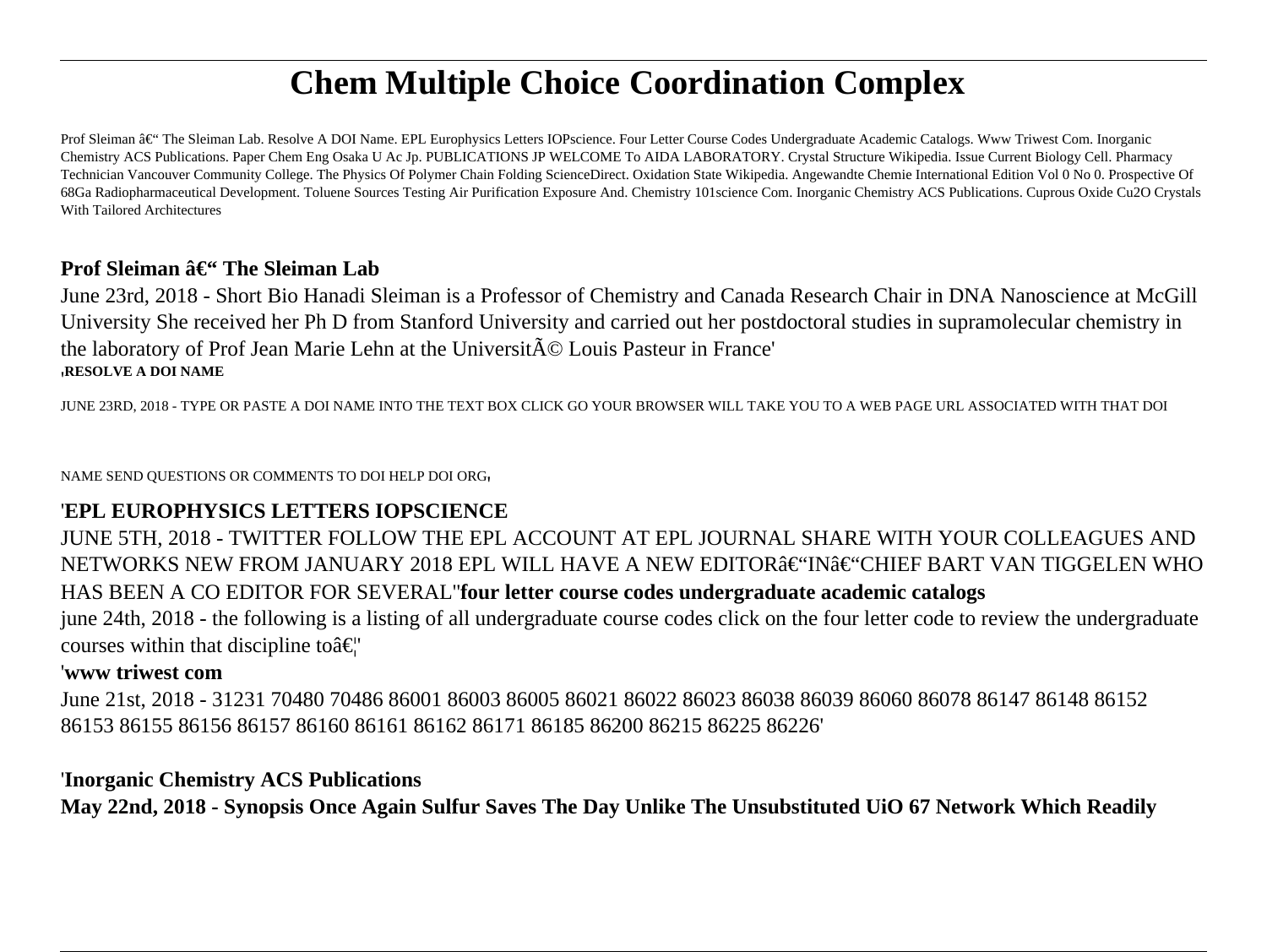### **Degrades Upon Exposure To Air The Sulfur Equipped System Of Porous Crystals**'

# '**paper chem eng osaka u ac jp**

june 24th, 2018 -  $\frac{\partial Z}{\partial \dot{\theta}} = -\frac{\partial x}{\partial x} - \frac{\partial y}{\partial x} = -\frac{\partial y}{\partial x} - \frac{\partial z}{\partial x} = -\frac{\partial z}{\partial x} + \frac{\partial z}{\partial x} = -\frac{\partial z}{\partial x} + \frac{\partial z}{\partial x} = -\frac{\partial z}{\partial x} + \frac{\partial z}{\partial x} = -\frac{\partial z}{\partial x} + \frac{\partial z}{\partial x} = -\frac{\partial z}{\partial x} + \frac{\partial z}{\partial x} = -\frac{\partial z}{\partial x} + \frac{\partial z}{\partial x} = -\frac{\$ yamagishi michiya matsusaki mitsuru akashi utako yokoyama fumihito arai fabrication of engineered tubular tissue for small blood vessels via three dimensional cellular assembly and organization ex vivo j biotech in press april 9 2018'

# '**PUBLICATIONS JP WELCOME TO AIDA LABORATORY**

### **JUNE 23RD, 2018 - SELECTED PUBLICATIONS NITROBENZOXADIAZOLE APPENDED CELL MEMBRANE MODIFIERS FOR EFFICIENT OPTOPORATION WITH NONCOHERENT LIGHT SAYA OTAKE KOU OKURO DAVIDE BOCHICCHIO GIOVANNI M PAVAN AND TAKUZO AIDA**'

# '*Crystal Structure Wikipedia*

*June 23rd, 2018 - In Crystallography Crystal Structure Is A Description Of The Ordered Arrangement Of Atoms Ions Or Molecules In A Crystalline Material Ordered Structures Occur From The Intrinsic Nature Of The Constituent Particles To Form Symmetric Patterns That Repeat Along The Principal Directions Of Three Dimensional Space In Matter*'

# '**ISSUE CURRENT BIOLOGY CELL**

JUNE 24TH, 2018 - SELECT ALL ARTICLES ON PAGE TO THEN VIEW ABSTRACTS EXPORT CITATIONS EMAIL OR ADD TO READING LIST SELECT ALL VIEW ABSTRACTS OF ARTICLES SELECTED IN THE LIST VIEW ABSTRACTS EXPORT CITATIONS OF ARTICLES SELECTED IN THE LIST EXPORT CITATIONS EMAIL ARTICLES SELECTED IN THE LIST EMAIL A COLLEAGUE ADD THE ARTICLES SELECTED IN THE LIST TO YOUR''**pharmacy technician vancouver community college**

june 23rd, 2018 - the official website for the real vcc we are vancouver community college a publicly funded college in operation since 1965 and holding eqa status from the government of british columbia $\hat{\mathbf{a}} \in \mathbb{M}$ s ministry of advanced education

### '*The physics of polymer chain folding ScienceDirect*

*June 24th, 2018 - The discovery of chain folding as a motif configuration in polymer crystals could date back to the first observation of beta form proteins in 1930 when X ray diffraction was applied to characterize the typical molecular structure of hair keratin*'

### '**Oxidation state Wikipedia**

**June 22nd, 2018 - The oxidation state sometimes referred to as oxidation number describes degree of oxidation loss of electrons of an atom in a chemical compound Conceptually the oxidation state which may be positive negative or zero is the**